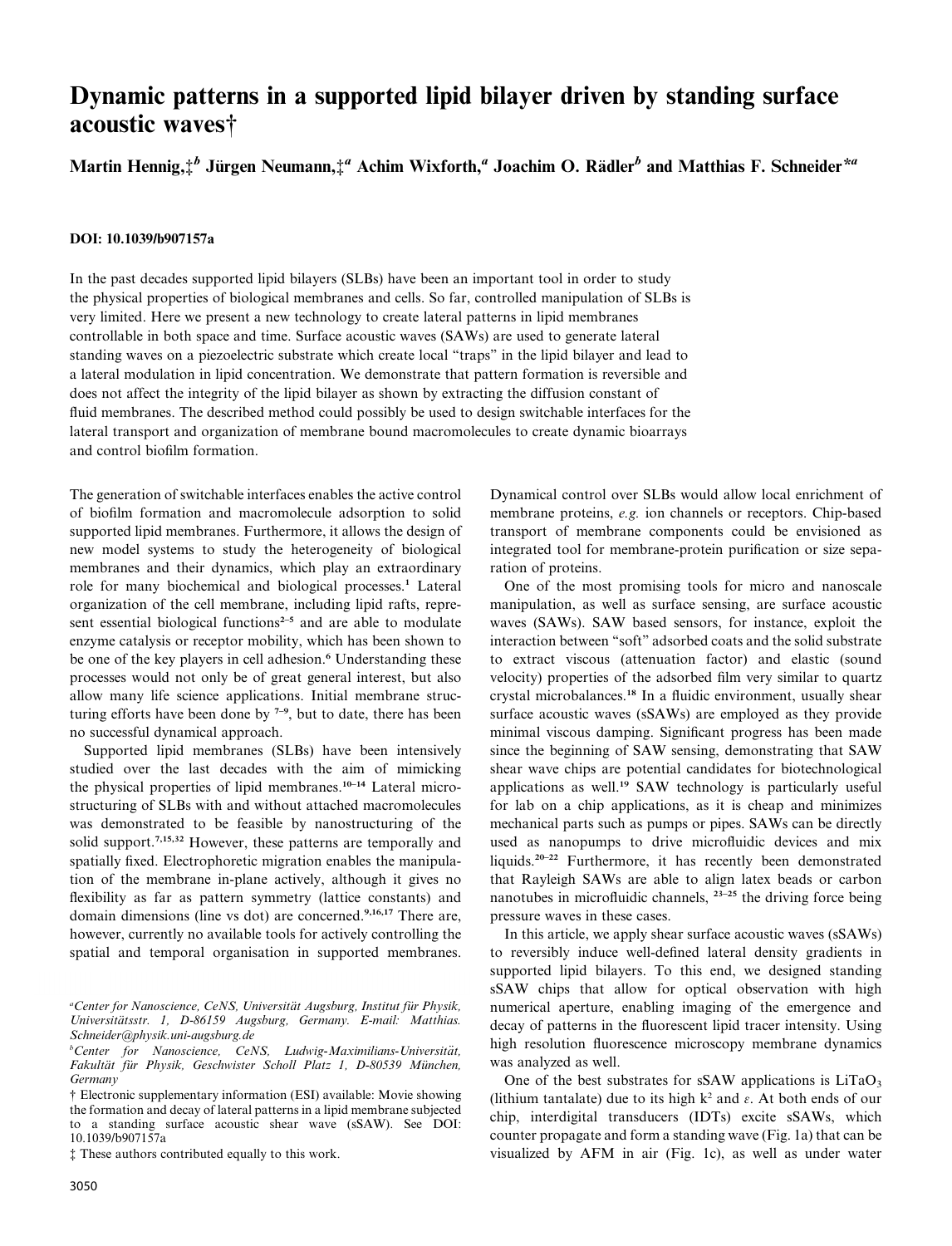

Fig. 1 a) Diagram showing the experimental setup, including the piezoelectric chip and the inverted microscope. The interdigital transducers excite a standing SAW, which induces lateral demixing of the supported lipid membrane. b) Shear waves visualized by AFM under water in lateral deflection mode. The pattern periodicity is half of the wavelength of the SAW (13.3  $\mu$ m). c) AFM-image of shear SAWs in air. d) Typical micrograph of a fluorescently-labelled demixed membrane after the SAW has been switched on. The membrane pattern correlates with the periodicity of the IDTs (black stripes on the right side). e) When the SAW is switched off, the dye relaxes within seconds into its equilibrium distribution.

(Fig. 1b). As a consequence of the weak coupling to the bulk phase, the standing sSAW extends over many periods. When supported membranes containing 0.5% of labelled lipids created by the vesicle fusion method  $12-17$  (Fig. 1a/d) were exposed to the generated standing sSAWs, vertical stripes of increased and decreased fluorescence intensity arise after less than 1 s, indicating an acoustically driven lateral reorganisation of the lipid bilayer (Fig. 1d).

The fluorescence intensity profile exhibits twice the periodicity of the standing wave (Fig. 1d, 2a) and we observe a significant asymmetry between darker and brighter regions. This resulting intensity profile,  $I_f(x)$  can be well approximated by

$$
I_F(x) = I_0 - I_1 \exp(-k^2 \beta \sin^2 kx) \tag{1}
$$

as shown in Fig. 2a and consistent with a SAW induced demixing, as described in the following: according to Nissen et al.<sup>27</sup> Texas Red labelled DHPE exponentially accumulates in regions of low membrane density. These regions are located in the nodes of the standing wave pattern (Fig. 1d), whereas the  $\sin^2 kx$ perfectly reflects the double standing sSAW periodicity. Comparing the fluorescence intensities as a function of time at two different spots (Fig. 2b) demonstrates that the SAW driven dye separation can be clearly distinguished from possible regular bleaching effects. Furthermore, no pronounced intensity changes are observed at the time when the SAW is switched on or off indicating that the strain field does not modulate the emission of the fluorescence dye itself. Hence, we conclude that the lipid dye is redistributed by the local in-plane forces induced by the SAW. The fact, that the fluorescence intensity visibly decreases and



Fig. 2 a) Typical intensity profile of a SAW-demixed membrane (data points). The intensity profile can be fitted to  $I(x) \propto \exp(\sin^2 x)$  (line, for details refer to the text). b) Temporal evolution of the integrated fluorescence intensity of a node and antinode (inset). The dotted line shows the average for the node and antinode, demonstrating that lipids are redistributed. The overall intensity decrease results from bleaching.

redistributes with typical membrane diffusion constants, shows that the bilayer remains intact over time. Only a real in-plane dye redistribution gives a plausible explanation, as e.g. changes in thickness of the membrane wouldn't affect the dye's fluorescence intensity signal. A rupture of the bilayer and reorganisation into multilayers would be clearly visible in the micrograph as regions of double or multiple intensity in contradiction to the observed smooth redistribution.

Qualitatively, equation 1 can be explained by assuming that the local strain field in the substrate couples through the approx. 0.5–2 nm thin water layer 34 into the lipid bilayer. In the linear regime, the time averaged energy  $\leq F$  of a lateral strain field caused by standing SAWs along the x-axis is

$$
\langle F \rangle_t \propto k^2 \sin^2 kx \tag{2}
$$

Therefore, the highest energy dissipation on the SLB occurs at the nodes of the standing sSAW, where the strain is maximal. Whether the energy transport is dissipative, inducing a lateral temperature modulation, or elastic, creating a modulation in lateral density, leads to the same qualitative result, and requires a microscopic description of the coupling mechanism. 28,29 Thermodynamically, a lateral modulation in stress energy in the lipid membrane requires a redistribution of the dye according to Boltzmann and consequently, an intensity variation of the form found experimentally (Eq. 1). In Fig. 3a, we show the temporal evolution of pattern formation and decay. Each vertical line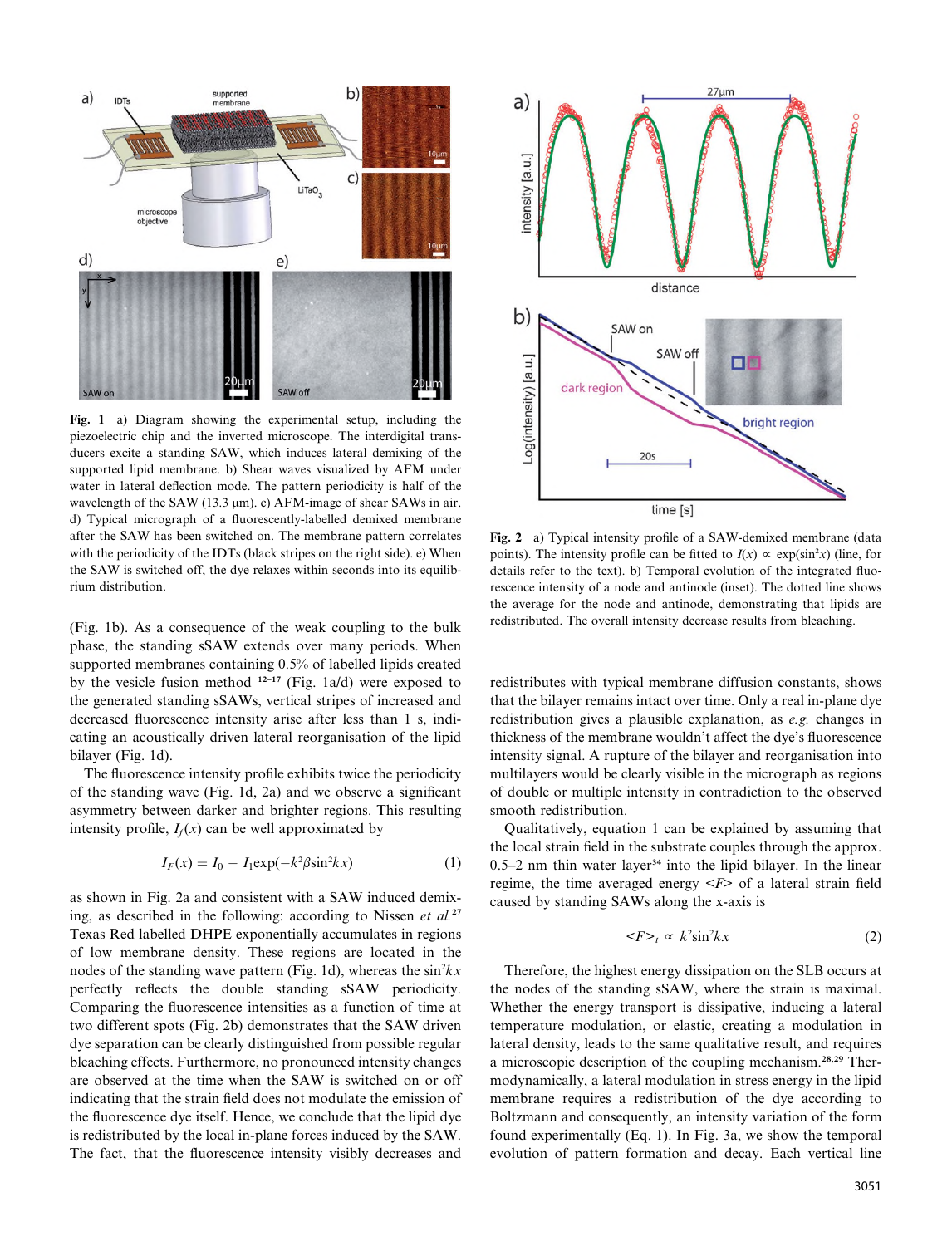

Fig. 3 a) Time series of switch on-and-off processes. Each vertical line represents the averaged intensity along the vertical axis (Fig. 1d). The framerate is 2 s. b) Time evolution of the fundamental Fourier component of the intensity pattern in Fig. 3a. The dotted line indicates bleaching (yellow). It shows the same slope as in Fig. 2b. The Fourier component decay indicates two distinct diffusive processes with  $D_1 \approx 2 \ \mu m^2/s$  and  $D_2$  $\approx 0.2 \ \mu m^2/s$  (dashed lines, blue and green).

represents the integration  $\int$  $\int_{0}^{x} I(y) dy$  of a snapshot as depicted in

Fig. 1d and e. Here,  $L$  is the total extension of the image in y-direction. In the figure, the measured intensities are plotted as a function of time and the intervals of SAW application are indicated. Fig. 3b depicts the amplitude of the fundamental spatial frequency  $k_0$  as a function of time. The decrease of  $k_0$  after the SAW power has been switched off exhibits two time scales, which follow an exponential decay. This finding is indicated by straight lines in the semi-logarithmic representation. Such an exponential decay is expected for a diffusive process, in which case the intensities of the Fourier components follow

$$
c_k(t) = c_k^0 \exp(-k^2 Dt) \tag{3}
$$

From the first decay rate, we obtain  $D_1 = 2 \mu m/s^2$ , which is consistent with literature values for typical diffusion constants  $(1-5 \mu m/s^2)^{30,33}$  of supported membranes measured by FRAP, FCS or continuous bleaching. The second observed timescale corresponds to a diffusive process with  $D_2 = 0.2 \ \mu m/s^2$ , which could possibly be attributed to diffusion in the monolayer leaflet

in a supported bilayer has been reported before 30 and becomes plausible concerning the fact that the viscosity of bulk water and surface-bound nanoscopic water layers differs by at least one order of magnitude. <sup>35</sup> At least in this case of high membrane viscosity the diffusion constant scales as  $1/n$  where  $n$  is the viscosity of the adjacent medium. <sup>34</sup> Therefore a decrease in diffusion constant of the same order as the viscosity increases is expected in reasonable accordance with our experimental observations. An alternative explanation could be SAW induced nanoscopic membrane defects that heal after the SAW has been switched off. For our samples, we use  $15 \times 15$  mm LiTaO<sub>3</sub> 36<sup>c</sup> Y-cut, X-propagation crystal (Roditi, London) sSAW-chips on which predominantly shear waves are generated. 31,29 The substrates are 200–400 µm thick, transparent and mirror-polished on both sides. For the standing wave generation, a typical delay line setup was fabricated by using a standard lithography and lift-off process. Lithography masks were produced by ebeam lithography. For the IDTs and electrical connections, we use a stack of 10 nm titanium adhesion layer, 50 nm gold and another 10 nm titanium capping layer. After the lift-off process and an oxygen plasma-cleaning step, rf-sputtering was used to deposit approximately 150 nm  $SiO<sub>2</sub>$  on top of the IDTs and the delay line region. Each IDT consists of 30 finger pairs with a periodicity of 26.6 um, having an aperture of 978 um and an insertion loss of about 30 dB at an operating frequency of 153 MHz. The active region between the IDTs is 3.5 mm long. The device is mounted on an epoxy printed circuit board with dimensions of a standard microscopy slide. The liquid reservoir consists of an open, biocompatible polydimethylsiloxane (PDMS) cylinder, which adheres tightly to the substrate. Standing waves were generated by continuous and simultaneous rf stimulation on both IDTs (Rohde&Schwarz, SML02). The generator output was amplified (Mini-Circuits, ZHL-2) and split (Mini-Circuits, ZFSC-2-4) to provide frequency and phase stability. The phase and coupling conditions in dry state are very distinct from the conditions under water, but the pattern location was determined using AFM in deflection mode to be temporally and locally stable in both cases (Fig. 1b). Supported lipid bilayers were prepared by the vesicle fusion method as reported in ref. 12–17,26,32. Lipids (Avanti Polar

adjacent to the substrate. The existence of two distinct mobilities

Lipids, Alabaster, AL) were mixed in chloroform, dried under vacuum and tip-sonicated in water to create small unilamellar vesicles. A mixture of soy bean extract, CTAB (cetyltrimethylammonium bromide, Roth) and Texas Red-labelled DHPE (1,2-dihexadecanoyl-sn-glycero-3-phosphoethanolamine, triethylammonium salt, 90/9/1 mol%, Invitrogen) was found to form the most reliable supported bilayers at a final concentration of 1 mg/ml in water. The SAW chambers were filled with the solution for 45 min, then rinsed with water. The resulting bilayer was allowed to stabilize a few hours, usually overnight. Nearly identical results could be obtained using a DOPC/TR (1,2-dioleoyl-sn-glycero-3-phosphocholine) or a SOPC/TR (1-stearoyl-2 oleoyl-sn-glycero-3-phosphocholine) mixture, indicating that neither the heterogeneous mixture of the soy bean extract nor the cationic lipids cause the demixing. An inverted Zeiss Axiovert 100M microscope (Zeiss, Oberkochen) and a cooled 12 bit CCD camera (Sensicam qe, PCO, Kelheim) was used for high-resolution fluorescence microscopy.